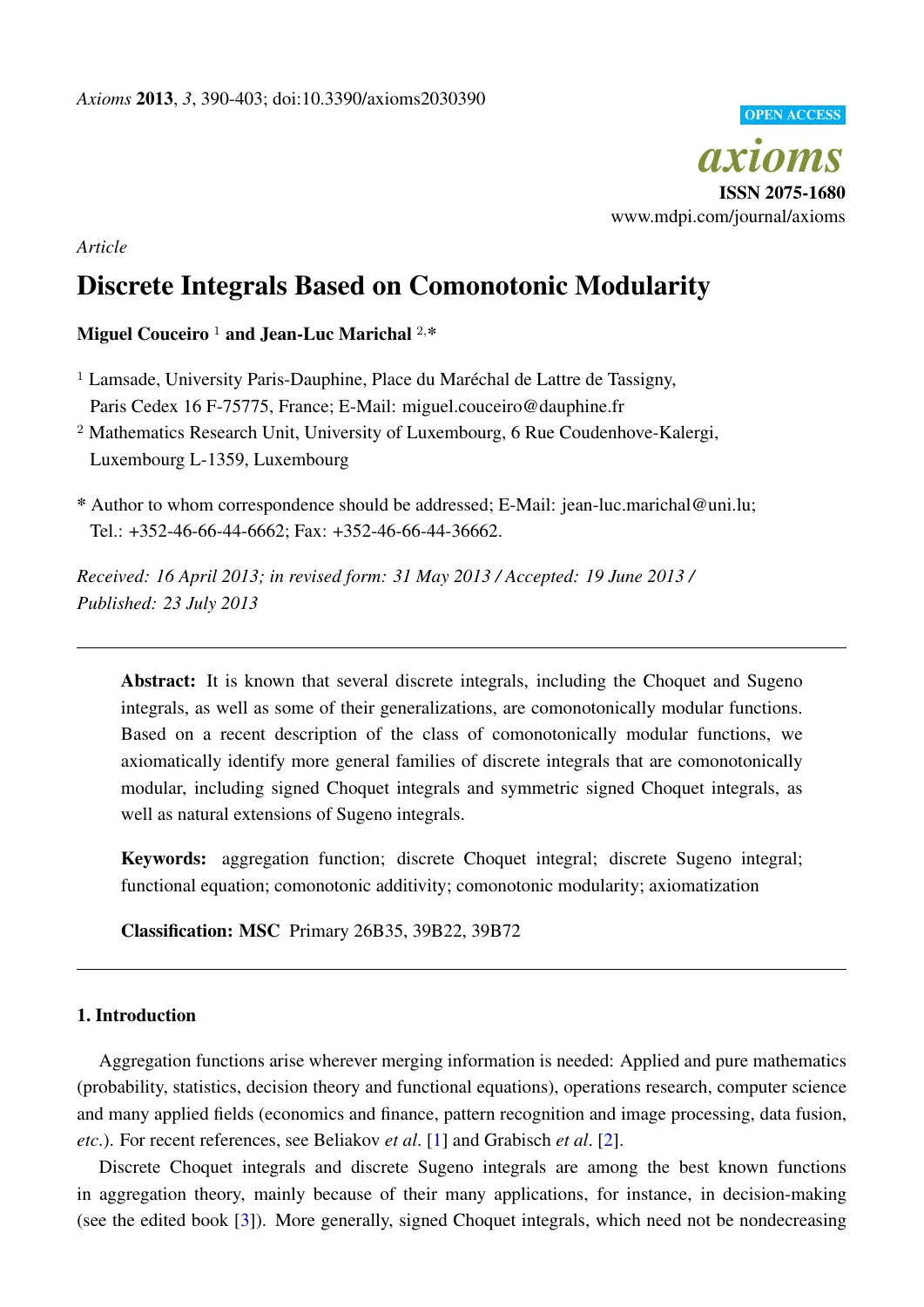in their arguments, and the Lovász extensions of pseudo-Boolean functions, which need not vanish at the origin, are natural extensions of the Choquet integrals and have been thoroughly investigated in aggregation theory. For recent references, see, e.g., [\[4](#page-12-3)[,5\]](#page-12-4).

The class of *n*-variable Choquet integrals has been axiomatized independently by means of two noteworthy aggregation properties, namely comonotonic additivity (see, e.g., [\[6\]](#page-12-5)) and horizontal min-additivity (originally called "horizontal additivity", see [\[7\]](#page-12-6)). Function classes characterized by these properties have been recently described by the authors [\[5\]](#page-12-4). Quasi-Lovász extensions, which generalize signed Choquet integrals and Lovász extensions by transforming the arguments by a one-variable function, have also been recently investigated by the authors [\[8\]](#page-12-7) through natural aggregation properties.

Lattice polynomial functions and quasi-Sugeno integrals generalize the notion of Sugeno integrals [\[9](#page-12-8)[–13\]](#page-13-0): The former by removing the idempotency requirement and the latter also by transforming arguments by a one-variable function. Likewise, these functions have been axiomatized by means of well-known properties, such as comonotonic maxitivity and comonotonic minitivity.

All of these classes share the feature that its members are comonotonically modular. These facts motivated a recent study that led to a description of comonotonically modular functions [\[8\]](#page-12-7). In this paper, we survey these and other results and present a somewhat typological study of the vast class of comonotonically modular functions, where we identify several families of discrete integrals within this class using variants of homogeneity as distinguishing feature.

The paper is organized as follows. In Section [2,](#page-1-0) we recall basic notions and terminology related to the concept of signed Choquet integrals and present some preliminary characterization results. In Section [3,](#page-4-0) we survey several results that culminate in a description of comonotonic modularity and establish connections to other well studied properties of aggregation functions. These results are then used in Section [4](#page-6-0) to provide characterizations of the various classes of functions considered in the previous sections, as well as of classes of functions extending Sugeno integrals.

We employ the following notation throughout the paper. The set of permutations on  $X = \{1, \ldots, n\}$ is denoted by  $\mathfrak{S}_X$ . For every  $\sigma \in \mathfrak{S}_X$ , we define:

$$
\mathbb{R}^n_{\sigma} = \{ \mathbf{x} = (x_1, \dots, x_n) \in \mathbb{R}^n : x_{\sigma(1)} \leq \dots \leq x_{\sigma(n)} \}
$$

Let  $\mathbb{R}_+ = [0, +\infty[$  and  $\mathbb{R}_- = ]-\infty, 0]$ . We let I denote a nontrivial (*i.e.*, of positive Lebesgue measure) real interval, possibly unbounded. We also introduce the notation,  $I_+ = I \cap \mathbb{R}_+$ ,  $I_- = I \cap \mathbb{R}_-$  and  $I_\sigma^n = I^n \cap \mathbb{R}_\sigma^n$ . For every  $S \subseteq X$ , the symbol,  $\mathbf{1}_S$ , denotes the *n*-tuple whose *i*th component is one, if  $i \in S$ , and zero, otherwise. Let also 1 = 1<sub>X</sub> and 0 = 1<sub>∞</sub>. The symbols,  $\land$  and  $\lor$ , denote the minimum and maximum functions, respectively. For every  $\mathbf{x} \in \mathbb{R}^n$ , let  $\mathbf{x}^+$  be the *n*-tuple, whose *i*th component is  $x_i \vee 0$ , and let  $\mathbf{x}^- = (-\mathbf{x})^+$ . For every permutation,  $\sigma \in \mathfrak{S}_X$ , and every  $i \in X$ , we set  $S^{\uparrow}_{\sigma}(i) = {\sigma(i), \ldots, \sigma(n)}$ ,  $S^{\downarrow}_{\sigma}(i) = {\sigma(1), \ldots, \sigma(i)}$  and  $S^{\uparrow}_{\sigma}(n+1) = S^{\downarrow}_{\sigma}(0) = \emptyset$ .

#### <span id="page-1-0"></span>2. Signed Choquet Integrals

In this section, we recall the concepts of Choquet integrals, signed Choquet integrals, and symmetric signed Choquet integrals. We also recall some axiomatizations of these function classes. For general background, see  $[4,5,8]$  $[4,5,8]$  $[4,5,8]$ .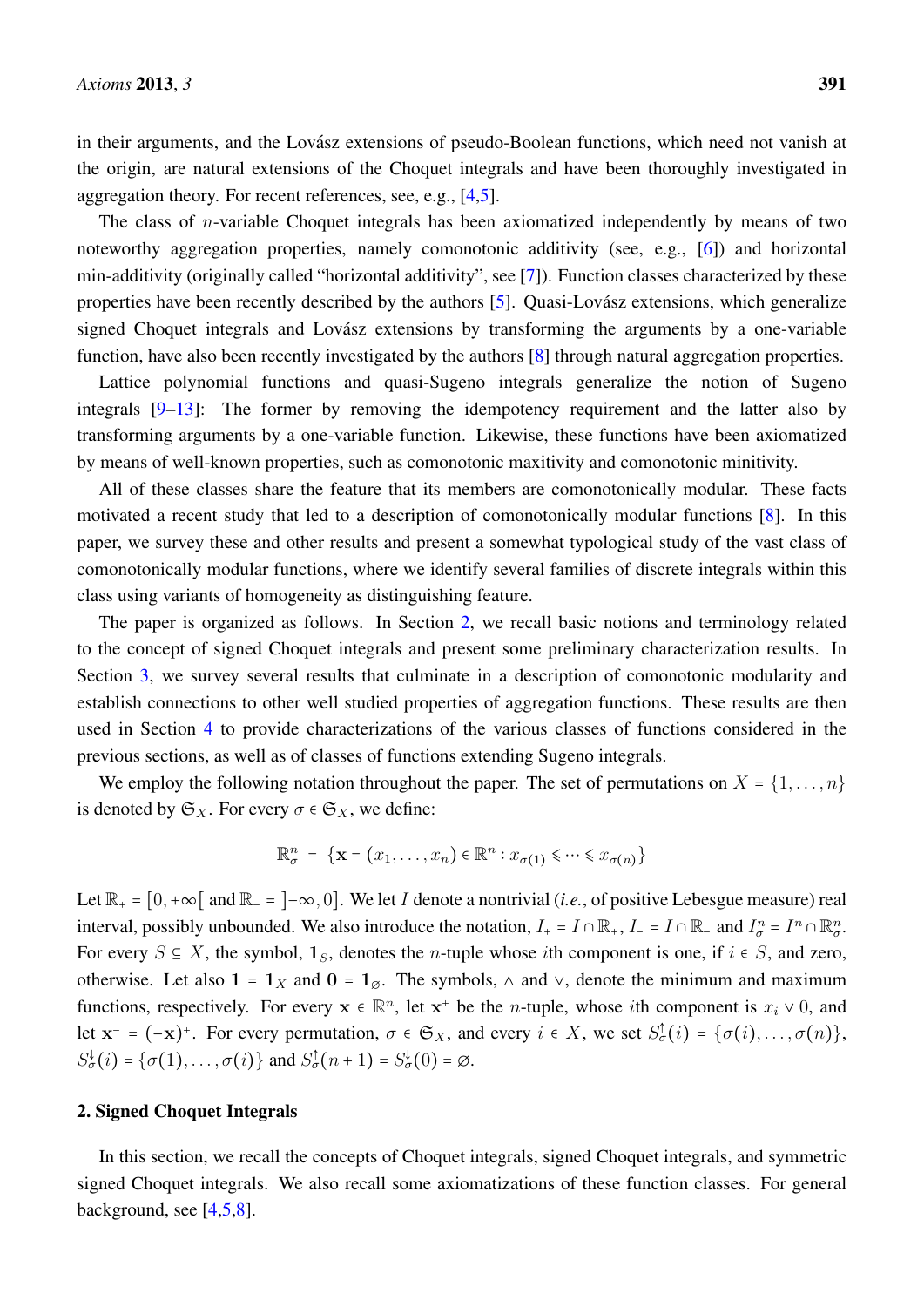A capacity on  $X = \{1, ..., n\}$  is a set function,  $\mu: 2^X \to \mathbb{R}$ , such that  $\mu(\emptyset) = 0$  and  $\mu(S) \le \mu(T)$ whenever:  $S \subseteq T$ .

**Definition 1.** The Choquet integral with respect to a capacity,  $\mu$  on X, is the function  $C_{\mu}:\mathbb{R}^n_+ \to \mathbb{R}$ defined as:

$$
C_{\mu}(\mathbf{x}) = \sum_{i=1}^{n} x_{\sigma(i)} \left( \mu(S_{\sigma}^{\dagger}(i)) - \mu(S_{\sigma}^{\dagger}(i+1)) \right) \qquad \mathbf{x} \in (\mathbb{R}_{+}^{n})_{\sigma}, \ \sigma \in \mathfrak{S}_{X}
$$

The concept of a Choquet integral can be formally extended to a more general set of functions and *n*-tuples of  $\mathbb{R}^n$  as follows. A signed capacity on X is a set function,  $v: 2^X \to \mathbb{R}$ , such that  $v(\emptyset) = 0$ .

**Definition 2.** The signed Choquet integral with respect to a signed capacity,  $v$ , on  $X$  is the function,  $C_v: \mathbb{R}^n \to \mathbb{R}$  defined as:

<span id="page-2-2"></span><span id="page-2-0"></span>
$$
C_v(\mathbf{x}) = \sum_{i=1}^n x_{\sigma(i)} \left( v(S^{\dagger}_{\sigma}(i)) - v(S^{\dagger}_{\sigma}(i+1)) \right) \qquad \mathbf{x} \in \mathbb{R}^n_{\sigma}, \ \sigma \in \mathfrak{S}_X \tag{1}
$$

From [\(1\)](#page-2-0), it follows that  $C_v(1_S) = v(S)$  for every  $S \subseteq X$ . Thus, Equation (1) can be rewritten as:

$$
C_v(\mathbf{x}) = \sum_{i=1}^n x_{\sigma(i)} \left( C_v(\mathbf{1}_{S^{\dagger}_{\sigma}(i)}) - C_v(\mathbf{1}_{S^{\dagger}_{\sigma}(i+1)}) \right) \qquad \mathbf{x} \in \mathbb{R}^n_{\sigma}, \ \sigma \in \mathfrak{S}_X \tag{2}
$$

Thus defined, the signed Choquet integral with respect to a signed capacity,  $v$ , on  $X$  is the continuous function,  $C_v$ , whose restriction to each region,  $\mathbb{R}^n_\sigma$  ( $\sigma \in \mathfrak{S}_X$ ), is the unique linear function that coincides with v (or equivalently, the corresponding pseudo-Boolean function,  $v: \{0,1\}^n \to \mathbb{R}$ ) at the  $n + 1$ vertices of the standard simplex,  $[0,1]^n \cap \mathbb{R}_{\sigma}^n$ , of the unit cube,  $[0,1]^n$ . As such,  $C_v$  is called the Lovász extension of  $v$ .

From this observation, we immediately derive the following axiomatization of the class of  $n$ -variable signed Choquet integrals over a real interval, I. A function,  $f: I^n \to \mathbb{R}$ , is said to be a signed Choquet integral if it is the restriction to  $I<sup>n</sup>$  of a signed Choquet integral.

**Theorem 3** ([\[4\]](#page-12-3)). *Assume that*  $0 \in I$ . *A function,*  $f: I<sup>n</sup> → ℝ$ *, satisfying*  $f(0) = 0$  *is a signed Choquet integral if and only if:*

$$
f(\lambda \mathbf{x} + (1 - \lambda) \mathbf{x}') = \lambda f(\mathbf{x}) + (1 - \lambda) f(\mathbf{x}') \qquad \lambda \in [0, 1], \mathbf{x}, \mathbf{x}' \in I^n_\sigma, \sigma \in \mathfrak{S}_X
$$

The next theorem provides an axiomatization of the class of *n*-variable signed Choquet integrals based on comonotonic additivity, horizontal min-additivity and horizontal max-additivity. Recall that two *n*-tuples,  $x, x' \in I^n$ , are said to be comonotonic if there exists  $\sigma \in \mathfrak{S}_X$ , such that  $x, x' \in I^n_\sigma$ . function,  $f: I^n \to \mathbb{R}$ , is said to be comonotonically additive if, for every comonotonic *n*-tuples,  $x, x' \in I^n$ , such that  $\mathbf{x} + \mathbf{x}' \in I^n$ , we have:

$$
f(\mathbf{x} + \mathbf{x}') = f(\mathbf{x}) + f(\mathbf{x}')
$$

A function,  $f: I^n \to \mathbb{R}$ , is said to be horizontally min-additive (respectively (resp.) horizontally max-additive) if, for every  $x \in I^n$  and every  $c \in I$ , such that  $x - x \wedge c \in I^n$  (respectively  $x - x \vee c \in I^n$ ), we have:

<span id="page-2-1"></span>
$$
f(\mathbf{x}) = f(\mathbf{x} \wedge c) + f(\mathbf{x} - \mathbf{x} \wedge c) \qquad \left(\text{resp. } f(\mathbf{x}) = f(\mathbf{x} \vee c) + f(\mathbf{x} - \mathbf{x} \vee c)\right)
$$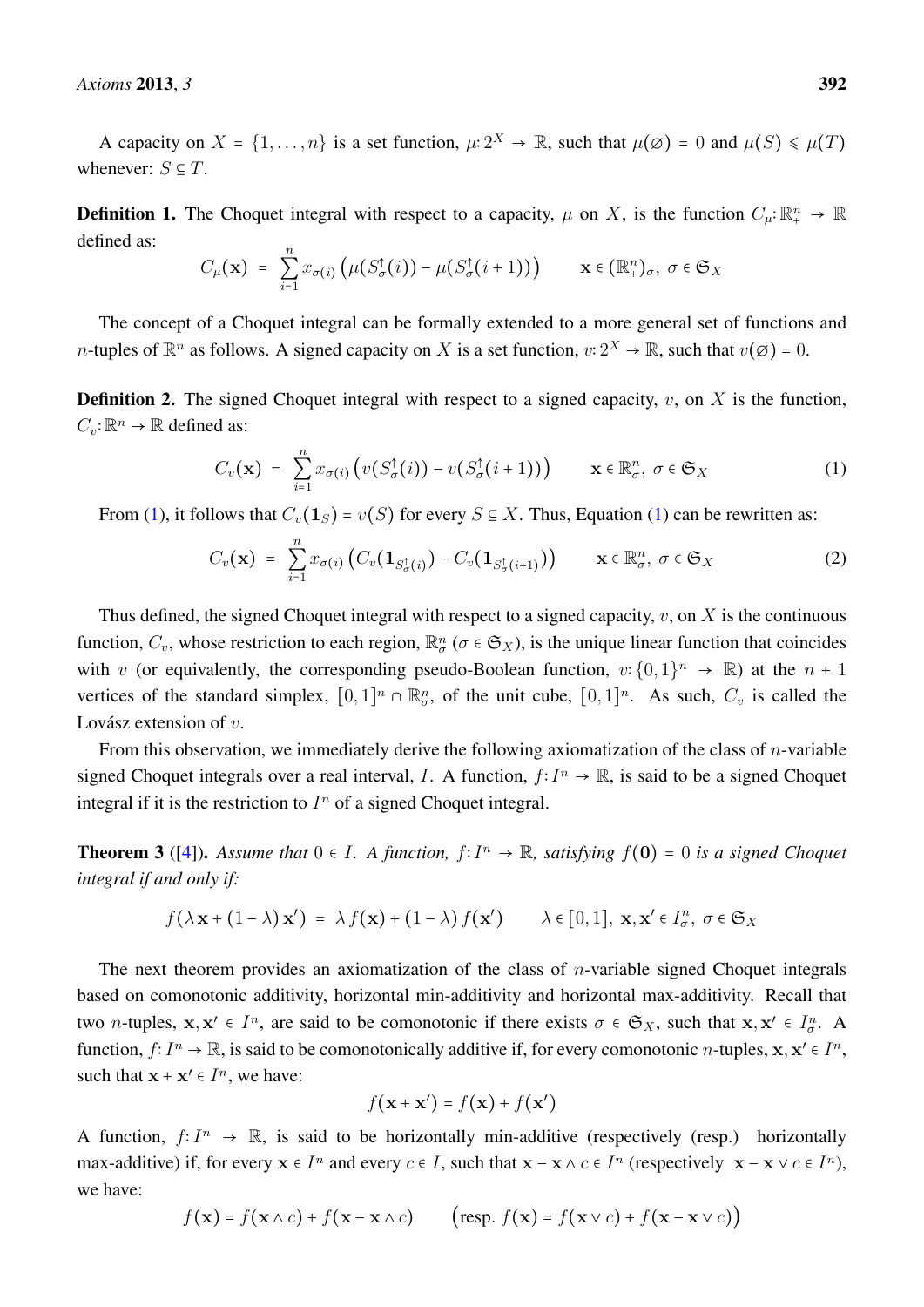**Theorem 4** ([\[5\]](#page-12-4)). *Assume*  $[0,1] \subseteq I \subseteq \mathbb{R}_+$  *or I* =  $\mathbb{R}$ *. Then, a function, f*∶ *I*<sup>n</sup> →  $\mathbb{R}$ *, is a signed Choquet integral if and only if the following conditions hold:*

- (i) f is comonotonically additive or horizontally min-additive (or horizontally max-additive if  $I = \mathbb{R}$ ).
- (ii)  $f(cx1<sub>S</sub>) = cf(x1<sub>S</sub>)$  *for all*  $x \in I$  *and*  $c > 0$ *, such that*  $cx \in I$  *and all*  $S \subseteq X$ *.*

<span id="page-3-1"></span>*Remark* 1. It is easy to see that condition (*ii*) of Theorem [4](#page-2-1) is equivalent to the following simpler condition:  $f(x1_S) = \text{sign}(x) x f(\text{sign}(x) 1_S)$  for all  $x \in I$  and  $S \subseteq X$ .

We now recall the concept of the symmetric signed Choquet integral. Here, "symmetric" does not refer to invariance under a permutation of variables, but rather to the role of the origin of  $\mathbb{R}^n$  as a symmetry center with respect to the function values.

**Definition 5.** Let v be a signed capacity on X. The symmetric signed Choquet integral with respect to v is the function,  $\check{C}_v : \mathbb{R}^n \to \mathbb{R}$ , defined as:

$$
\check{C}_v(\mathbf{x}) = C_v(\mathbf{x}^+) - C_v(\mathbf{x}^-) \qquad \mathbf{x} \in \mathbb{R}^n \tag{3}
$$

Thus defined, a symmetric signed Choquet integral is an odd function in the sense that  $\check{C}_v(-\mathbf{x}) = -\check{C}_v(\mathbf{x})$ . It is then not difficult to show that the restriction of  $\check{C}_v$  to  $\mathbb{R}^n_{\sigma}$  is the function:

<span id="page-3-2"></span>
$$
\tilde{C}_v(\mathbf{x}) = \sum_{i=1}^p x_{\sigma(i)} \left( C_v(\mathbf{1}_{S^{\downarrow}_{\sigma}(i)}) - C_v(\mathbf{1}_{S^{\downarrow}_{\sigma}(i-1)}) \right) + \sum_{i=p+1}^n x_{\sigma(i)} \left( C_v(\mathbf{1}_{S^{\uparrow}_{\sigma}(i)}) - C_v(\mathbf{1}_{S^{\uparrow}_{\sigma}(i+1)}) \right) \qquad \mathbf{x} \in \mathbb{R}^n_\sigma
$$
\n(4)

where the integer,  $p \in \{0, ..., n\}$ , is given by the condition,  $x_{\sigma(p)} < 0 \le x_{\sigma(p+1)}$ , with the convention that  $x_{\sigma(0)} = -\infty$  and  $x_{\sigma(n+1)} = +\infty$ .

The following theorem provides an axiomatization of the class of *n*-variable symmetric signed Choquet integrals based on horizontal median-additive additivity. Assuming that I is centered at zero, recall that a function,  $f: I^n \to \mathbb{R}$ , is said to be horizontally median-additive if, for every  $x \in I^n$  and every  $c \in I_+$ , we have:

$$
f(\mathbf{x}) = f\big(\text{med}(-c, \mathbf{x}, c)\big) + f\big(\mathbf{x} - \mathbf{x} \wedge c\big) + f\big(\mathbf{x} - \mathbf{x} \vee (-c)\big) \tag{5}
$$

where med( $-c$ , **x**, c) is the n-tuple, whose *i*th component is the middle value of  $\{-c, x_i, c\}$ . Equivalently, a function,  $f: I^n \to \mathbb{R}$ , is horizontally median-additive if and only if its restrictions to  $I^n_+$  and  $I^n_-$  are comonotonically additive and:

$$
f(\mathbf{x}) = f(\mathbf{x}^+) + f(-\mathbf{x}^-) \qquad \mathbf{x} \in I^n
$$

A function,  $f: I^n \to \mathbb{R}$ , is said to be a symmetric signed Choquet integral if it is the restriction to  $I^n$ of a symmetric signed Choquet integral.

<span id="page-3-0"></span>**Theorem 6** ([\[5\]](#page-12-4)). Assume that I is centered at zero, with  $[-1, 1]$  ⊆ I. Then, a function,  $f: I<sup>n</sup> \to \mathbb{R}$ , is a *symmetric signed Choquet integral if and only if the following conditions hold:*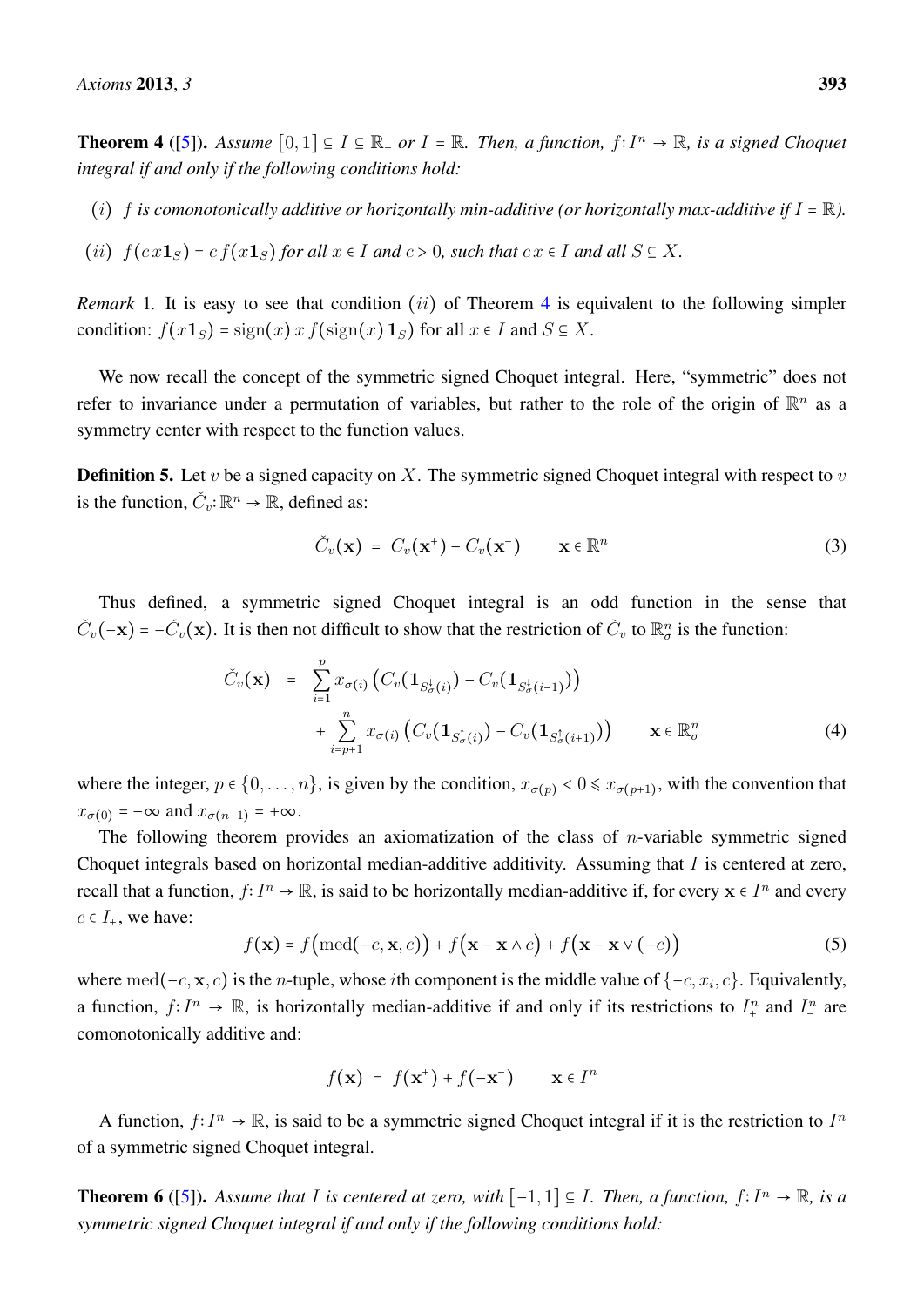- (i) f *is horizontally median-additive.*
- (ii)  $f(cx1<sub>S</sub>) = cf(x1<sub>S</sub>)$  *for all*  $c, x \in I$ *, such that*  $cx \in I$  *and all*  $S \subseteq X$ *.*

<span id="page-4-4"></span>*Remark* 2. It is easy to see that condition (*ii*) of Theorem [6](#page-3-0) is equivalent to the following simpler condition:  $f(x1_S) = x f(1_S)$  for all  $x \in I$  and  $S \subseteq X$ .

<span id="page-4-3"></span>We end this section by recalling the following important formula. For every signed capacity,  $v$ , on  $X$ , we have:

$$
C_v(\mathbf{x}) = C_v(\mathbf{x}^+) - C_{v^d}(\mathbf{x}^-) \qquad \mathbf{x} \in \mathbb{R}^n
$$
 (6)

where  $v^d$  is the capacity on X, called the dual capacity of v, defined as  $v^d(S) = v(X) - v(X \setminus S)$ .

#### <span id="page-4-0"></span>3. Comonotonic Modularity

Recall that a function,  $f: I^n \to \mathbb{R}$ , is said to be modular (or a valuation) if:

<span id="page-4-1"></span>
$$
f(\mathbf{x}) + f(\mathbf{x}') = f(\mathbf{x} \wedge \mathbf{x}') + f(\mathbf{x} \vee \mathbf{x}') \tag{7}
$$

for every  $x, x' \in I^n$ , where  $\wedge$  and  $\vee$  are considered componentwise. It was proven [\[14\]](#page-13-1) that a function,  $f: I^n \to \mathbb{R}$ , is modular if and only if it is separable, that is, there exist n functions,  $f_i: I \to \mathbb{R}$   $(i = 1, ..., n)$ , such that  $f = \sum_{i=1}^{n} f_i$ . In particular, any one-variable function  $f: I \to \mathbb{R}$  is modular.

More generally, a function,  $f: I^n \to \mathbb{R}$ , is said to be comonotonically modular (or a comonotonic valuation) if [\(7\)](#page-4-1) holds for every comonotonic *n*-tuples,  $x, x' \in I^n$ ; see [\[8,](#page-12-7)[15\]](#page-13-2). It was shown [\[8\]](#page-12-7) that a function,  $f: I^n \to \mathbb{R}$ , is comonotonically modular if and only if it is comonotonically separable, that is, for every  $\sigma \in \mathfrak{S}_X$ , there exist functions,  $f_i^{\sigma}: I \to \mathbb{R}$   $(i = 1, ..., n)$ , such that:

$$
f(\mathbf{x}) = \sum_{i=1}^n f_i^{\sigma}(x_{\sigma(i)}) = \sum_{i=1}^n f_{\sigma^{-1}(i)}^{\sigma}(x_i) \qquad \mathbf{x} \in I_{\sigma}^n
$$

We also have the following important definitions. For every  $x \in \mathbb{R}^n$  and every  $c \in \mathbb{R}_+$  (resp.  $c \in \mathbb{R}_-$ ), we denote by  $[\mathbf{x}]_c$  (resp.  $[\mathbf{x}]^c$ ) the *n*-tuple, whose *i*th component is zero, if  $x_i \le c$  (resp.  $x_i \ge c$ ), and  $x_i$ , otherwise. Recall that a function,  $f: I^n \to \mathbb{R}$ , where  $0 \in I \subseteq \mathbb{R}_+$ , is invariant under horizontal min-differences if, for every  $x \in I^n$  and every  $c \in I$ , we have:

$$
f(\mathbf{x}) - f(\mathbf{x} \wedge c) = f([\mathbf{x}]_c) - f([\mathbf{x}]_c \wedge c)
$$
\n(8)

Dually, a function,  $f: I^n \to \mathbb{R}$ , where  $0 \in I \subseteq \mathbb{R}$  is invariant under horizontal max-differences if, for every  $x \in I^n$  and every  $c \in I$ , we have:

$$
f(\mathbf{x}) - f(\mathbf{x} \vee c) = f([\mathbf{x}]^c) - f([\mathbf{x}]^c \vee c)
$$
\n(9)

The following theorem provides a description of the class of functions that are comonotonically modular.

<span id="page-4-2"></span>**Theorem 7** ([\[8\]](#page-12-7)). Assume that  $I \ni 0$ . For any function,  $f: I^n \to \mathbb{R}$ , the following assertions *are equivalent:*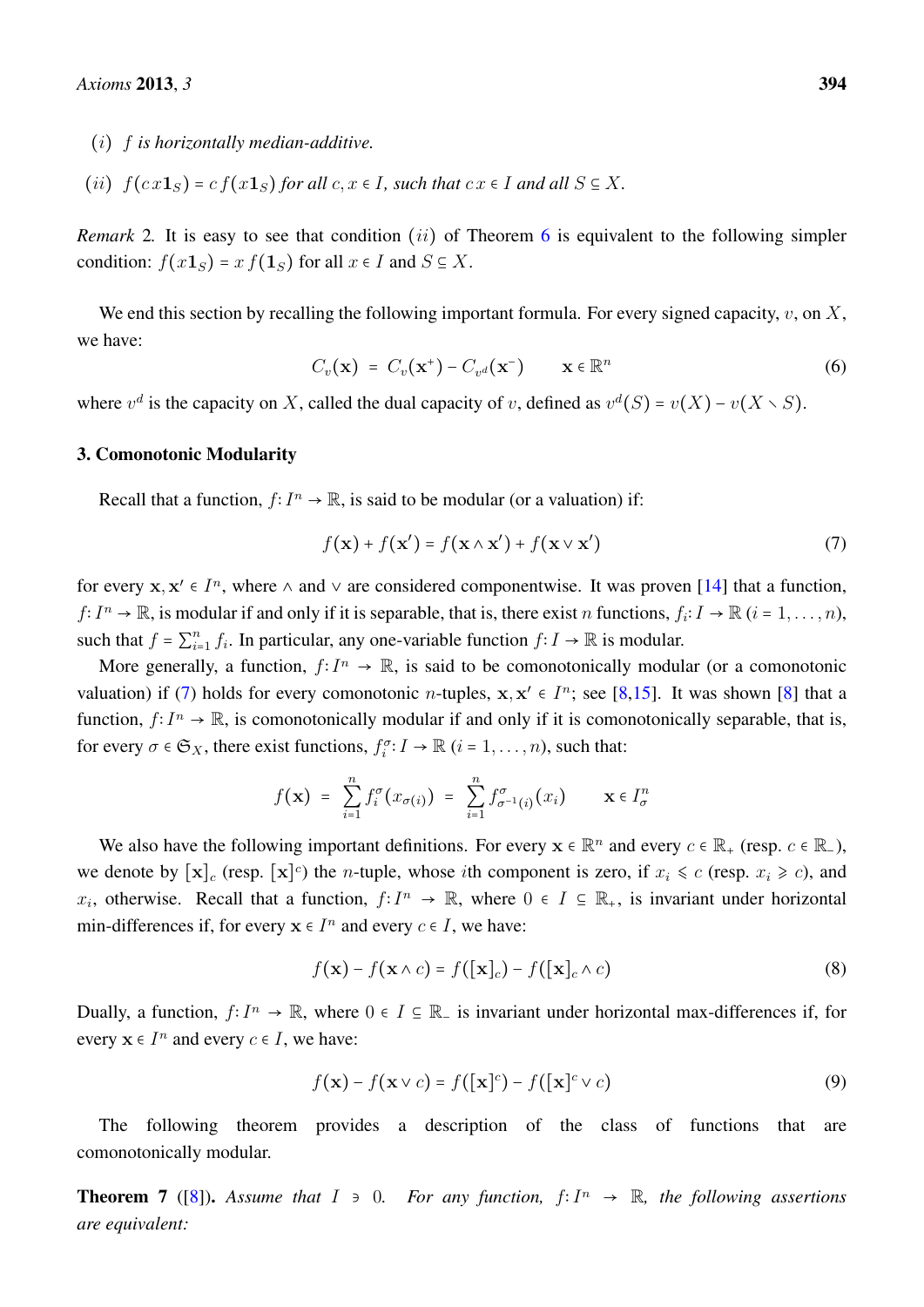- (i) f *is comonotonically modular.*
- (*ii*)  $f|_{I_+^n}$  is comonotonically modular (or invariant under horizontal min-differences);  $f|_{I_-^n}$  is *comonotonically modular (or invariant under horizontal max-differences); and we have*  $f(x)$  +  $f(\mathbf{0}) = f(\mathbf{x}^+) + f(-\mathbf{x}^-)$  for every  $\mathbf{x} \in I^n$ .
- (*iii*) *There exist,*  $g: I^n_+ \to \mathbb{R}$  *and*  $h: I^n_- \to \mathbb{R}$ *, such that, for every*  $\sigma \in \mathfrak{S}_X$  *and every*  $\mathbf{x} \in I^n_\sigma$ *:*

$$
f(\mathbf{x}) = f(\mathbf{0}) + \sum_{i=1}^{p} \left( h(x_{\sigma(i)} \mathbf{1}_{S_{\sigma(i)}^{\downarrow}}) - h(x_{\sigma(i)} \mathbf{1}_{S_{\sigma(i-1)}^{\downarrow}}) \right) + \sum_{i=p+1}^{n} \left( g(x_{\sigma(i)} \mathbf{1}_{S_{\sigma(i)}^{\uparrow}}) - g(x_{\sigma(i)} \mathbf{1}_{S_{\sigma(i+1)}^{\uparrow}}) \right)
$$

*where*  $p \in \{0, \ldots, n\}$  *is such that*  $x_{\sigma(p)} < 0 \le x_{\sigma(p+1)}$ *, with the convention that*  $x_{\sigma(0)} = -\infty$  *and*  $x_{\sigma(n+1)} = +\infty$ . In this case, we can choose  $g = f|_{I_+^n}$  and:  $h = f|_{I_-^n}$ .

We finish this section with remarks on some properties subsumed by comonotonic modularity, namely, the following relaxations of maxitivity and minitivity properties.

Recall that a function,  $f: I^n \to \mathbb{R}$ , is said to be maxitive if:

<span id="page-5-1"></span><span id="page-5-0"></span>
$$
f(\mathbf{x} \vee \mathbf{x}') = f(\mathbf{x}) \vee f(\mathbf{x}') \qquad \mathbf{x}, \mathbf{x}' \in I^n
$$
 (10)

and it is said to be minitive if:

$$
f(\mathbf{x} \wedge \mathbf{x}') = f(\mathbf{x}) \wedge f(\mathbf{x}') \qquad \mathbf{x}, \mathbf{x}' \in I^n
$$
 (11)

As in the case of modularity, maxitivity and minitivity give rise to noteworthy decompositions of functions into maxima and minima, respectively, of one-variable functions.

In the context of Sugeno integrals (see Section [4\)](#page-6-0), de Campos *et al*. [\[6\]](#page-12-5) proposed the following comonotonic variants of these properties. A function,  $f: I^n \to \mathbb{R}$ , is said to be comonotonic maxitive (resp. comonotonic minitive) if [\(10\)](#page-5-0) (resp. [\(11\)](#page-5-1)) holds for any two comonotonic *n*-tuples  $x, x' \in I^n$ . It was shown in [\[12\]](#page-13-3) that any of these properties implies nondecreasing monotonicity, and it is not difficult to observe that comonotonic maxitivity together with comonotonic minitivity imply comonotonic modularity; the converse is not true (e.g., the arithmetic mean).

Explicit descriptions of each one of these properties was given in [\[9\]](#page-12-8) for functions over bounded chains. For the sake of self-containment, we present these descriptions here. To this end, we now assume that  $I = [a, b] \subseteq \mathbb{R}$ , and for each  $S \subseteq X$ , we denote by e<sub>S</sub>, the *n*-tuple in  $\{a, b\}^n$ , whose *i*-th component is b, if  $i \in S$ , and a, otherwise.

<span id="page-5-2"></span>**Theorem 8** ([\[9\]](#page-12-8)). *Assume*  $I = [a, b]$  ⊆ ℝ*. A function,*  $f: I<sup>n</sup> → ℝ$ *, is comonotonic maxitive (resp. comonotonic minitive) if and only if there exists a nondecreasing function, g*:  $I^n \to \mathbb{R}$ *, such that:* 

$$
f(\mathbf{x}) = \bigvee_{S \in X} g\Big(\mathbf{e}_S \wedge \bigwedge_{i \in S} x_i\Big) \qquad \text{(resp. } f(\mathbf{x}) = \bigwedge_{S \in X} g\Big(\mathbf{e}_{X \setminus S} \vee \bigvee_{i \in S} x_i\Big))
$$

*In this case, we can choose*  $q = f$ *.* 

<span id="page-5-3"></span>These descriptions are further refined in the following corollary.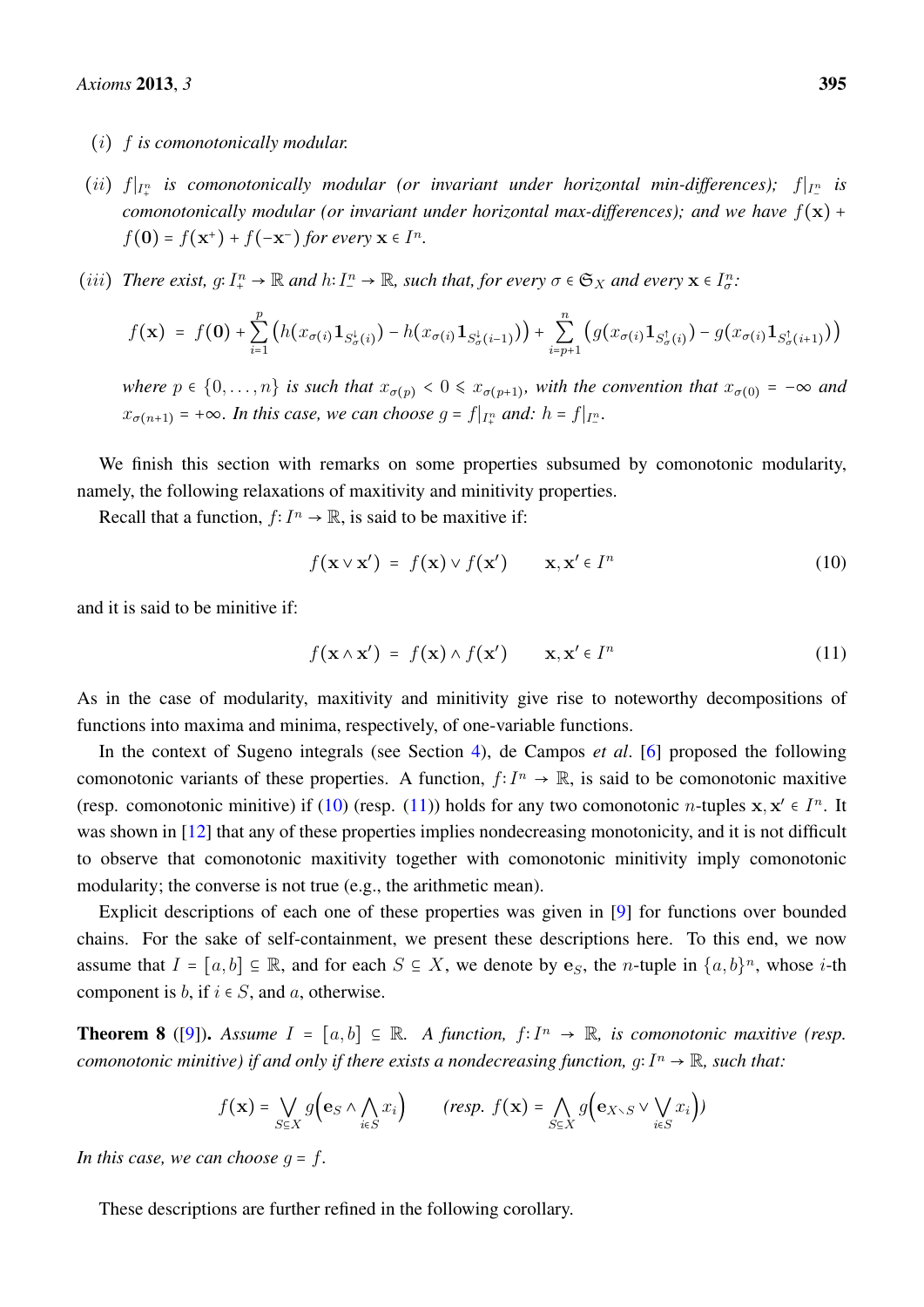**Corollary 9.** Assume  $I = [a, b]$  ⊆ ℝ. For any function,  $f: I<sup>n</sup> → ℝ$ , the following assertions *are equivalent:*

- (i) f *is comonotonic maxitive (resp. comonotonic minitive).*
- (*ii*) *There are unary nondecreasing functions,*  $\varphi_S: I \to \mathbb{R}$  ( $S \subseteq X$ ), such that:

$$
f(\mathbf{x}) = \bigvee_{S \in X} \varphi_S\Big(\bigwedge_{i \in S} x_i\Big) \qquad \text{(resp. } f(\mathbf{x}) = \bigwedge_{S \in X} \varphi_S\Big(\bigvee_{i \in S} x_i\Big))
$$

*In this case, we can choose*  $\varphi_S(x) = f(\mathbf{e}_S \wedge x)$  *(resp.*  $\varphi_S(x) = f(\mathbf{e}_{X\setminus S} \vee x)$ *) for every*  $S \subseteq X$ *.* 

(*iii*) *For every*  $\sigma \in \mathfrak{S}_X$ *, there are nondecreasing functions,*  $f_i^{\sigma}: I \to \mathbb{R}$  (*i* = 1, ..., *n*)*, such that for every*  $\mathbf{x} \in I^n_{\sigma}$ :

$$
f(\mathbf{x}) = \bigvee_{i \in X} f_i^{\sigma}(x_{\sigma(i)}) \qquad (resp. \ f(\mathbf{x}) = \bigwedge_{i \in X} f_i^{\sigma}(x_{\sigma(i)}))
$$

In this case, we can choose  $f_i^{\sigma}(x) = f(e_{S_{\sigma}^{\dagger}(i)} \wedge x)$  (resp.  $f_i^{\sigma}(x) = f(e_{S_{\sigma}^{\dagger}(i-1)} \vee x)$ ).

- *Remark* 3. (i) Note that the expressions provided in Theorem [8](#page-5-2) and Corollary [9](#page-5-3) greatly differ from the additive form given in Theorem [7.](#page-4-2)
	- (ii) An alternative description of comonotonic maxitive (resp. comonotonic minitive) functions was obtained in Grabisch *et al*. ([\[2\]](#page-12-1), Chart 2).

#### <span id="page-6-0"></span>4. Classes of Comonotonically Modular Integrals

In this section, we present axiomatizations of classes of functions that naturally generalize Choquet integrals (e.g., signed Choquet integrals and symmetric signed Choquet integrals) by means of comonotonic modularity and variants of homogeneity. From the analysis of the more stringent properties of comonotonic minitivity and comonotonic maxitivity, we also present axiomatizations of classes of functions generalizing Sugeno integrals.

#### *4.1. Comonotonically Modular Integrals Generalizing Choquet Integrals*

The following theorem provides an axiomatization of the class of  $n$ -variable signed Choquet integrals.

<span id="page-6-1"></span>**Theorem 10.** *Assume*  $[0,1] \subseteq I \subseteq \mathbb{R}_+$  *or*  $[-1,1] \subseteq I$ *. Then, a function, f*∶  $I^n \rightarrow \mathbb{R}$ *, is a signed Choquet integral if and only if the following conditions hold:*

- (i) f *is comonotonically modular.*
- (ii)  $f(\mathbf{0}) = 0$  *and*  $f(x\mathbf{1}_S) = \text{sign}(x) x f(\text{sign}(x) \mathbf{1}_S)$  *for all*  $x \in I$  *and*  $S \subseteq X$ *.*
- (*iii*) *If*  $[-1, 1] \subseteq I$ *, then*  $f(1_{X \setminus S}) = f(1) + f(-1_S)$  *for all*  $S \subseteq X$ *.*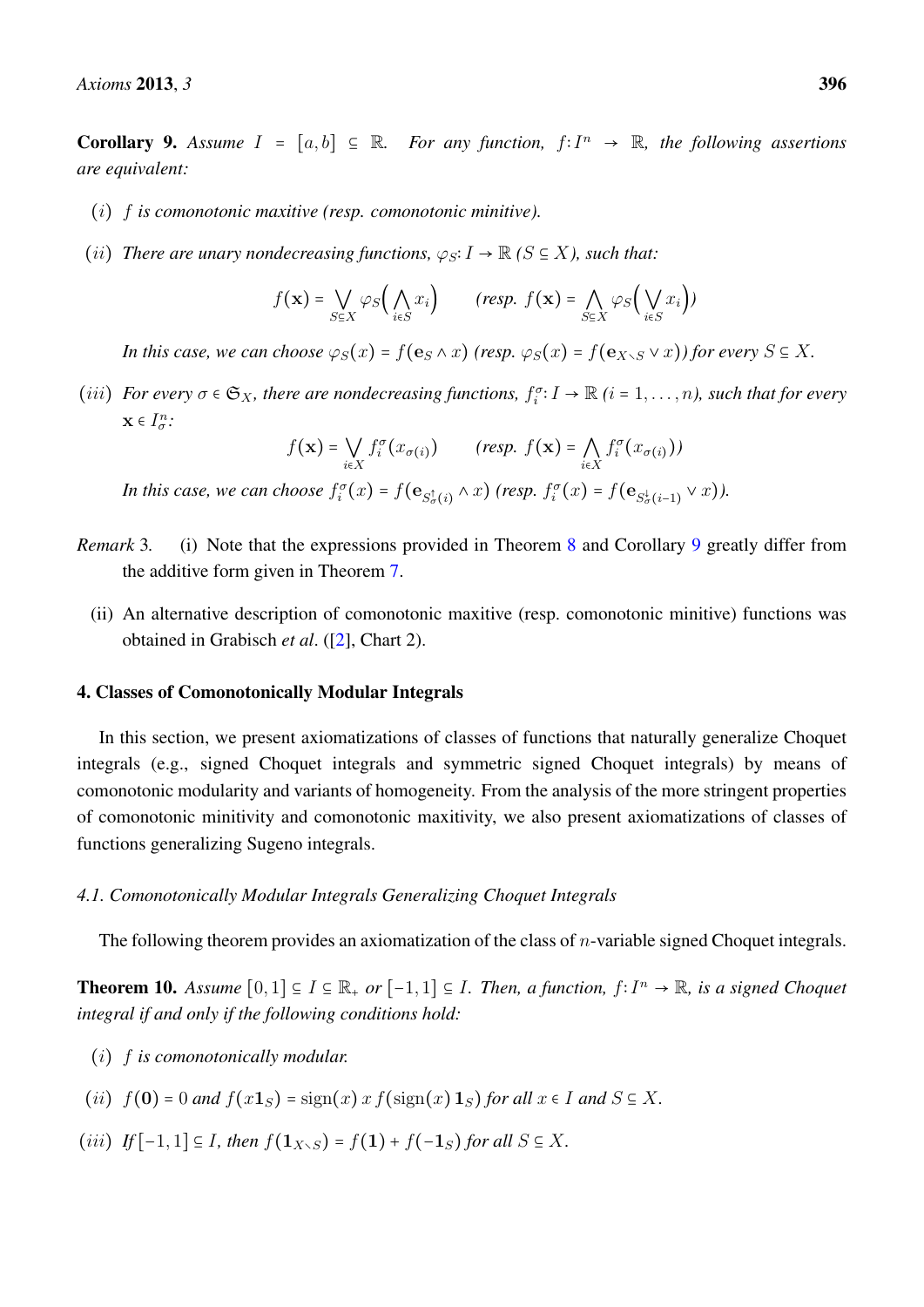*Proof.* (Necessity) Assume that f is a signed Choquet integral,  $f = C_v$ . Then, condition (ii) is satisfied in view of Theorem [4](#page-2-1) and Remark [1.](#page-3-1) If  $[-1, 1] \subseteq I$ , then by [\(6\)](#page-4-3), we have:

$$
C_v(-1_S) = -C_{v^d}(1_S) = C_v(1_{X\setminus S}) - C_v(1)
$$

which shows that condition (iii) is satisfied. Let us now show that condition (i) is also satisfied. For every  $\sigma \in \mathfrak{S}_X$  and every  $\mathbf{x} \in \mathbb{R}^n_{\sigma}$ , setting  $p \in \{0, \ldots, n\}$ , such that  $x_{\sigma(p)} < 0 \le x_{\sigma(p+1)}$ , by [\(2\)](#page-2-2) and conditions (iii) and (ii), we have:

$$
C_v(\mathbf{x}) = \sum_{i=1}^n x_{\sigma(i)} \left( C_v(\mathbf{1}_{S_{\sigma(i)}^{\dagger}}) - C_v(\mathbf{1}_{S_{\sigma(i+1)}^{\dagger}}) \right)
$$
  
\n
$$
= \sum_{i=1}^p x_{\sigma(i)} \left( C_v(-\mathbf{1}_{S_{\sigma(i-1)}^{\dagger}}) - C_v(-\mathbf{1}_{S_{\sigma(i)}^{\dagger}}) \right) + \sum_{i=p+1}^n x_{\sigma(i)} \left( C_v(\mathbf{1}_{S_{\sigma(i)}^{\dagger}}) - C_v(\mathbf{1}_{S_{\sigma(i+1)}^{\dagger}}) \right)
$$
  
\n
$$
= \sum_{i=1}^p \left( C_v(x_{\sigma(i)} \mathbf{1}_{S_{\sigma(i)}^{\dagger}}) - C_v(x_{\sigma(i)} \mathbf{1}_{S_{\sigma(i-1)}^{\dagger}}) \right) + \sum_{i=p+1}^n \left( C_v(x_{\sigma(i)} \mathbf{1}_{S_{\sigma(i)}^{\dagger}}) - C_v(x_{\sigma(i)} \mathbf{1}_{S_{\sigma(i+1)}^{\dagger}}) \right)
$$

which shows that condition (iii) of Theorem [7](#page-4-2) is satisfied. Hence,  $C_v$  is comonotonically modular.

(Sufficiency) Assume that  $f$  satisfies conditions (i)–(iii). By condition (iii) of Theorem [7](#page-4-2) and conditions (ii) and (iii), for every  $\sigma \in \mathfrak{S}_X$  and every  $\mathbf{x} \in \mathbb{R}^n_{\sigma}$ , we have:

$$
f(\mathbf{x}) = \sum_{i=1}^{p} \left( f(x_{\sigma(i)} \mathbf{1}_{S_{\sigma(i)}^{\downarrow}}) - f(x_{\sigma(i)} \mathbf{1}_{S_{\sigma(i-1)}^{\downarrow}}) \right) + \sum_{i=p+1}^{n} \left( f(x_{\sigma(i)} \mathbf{1}_{S_{\sigma(i)}^{\uparrow}}) - f(x_{\sigma(i)} \mathbf{1}_{S_{\sigma(i+1)}^{\uparrow}}) \right)
$$
  
\n
$$
= \sum_{i=1}^{p} x_{\sigma(i)} \left( f(-\mathbf{1}_{S_{\sigma(i)}}) - f(-\mathbf{1}_{S_{\sigma(i)}^{\downarrow}}) \right) + \sum_{i=p+1}^{n} x_{\sigma(i)} \left( f(\mathbf{1}_{S_{\sigma(i)}}) - f(\mathbf{1}_{S_{\sigma(i+1)}^{\uparrow}}) \right)
$$
  
\n
$$
= \sum_{i=1}^{n} x_{\sigma(i)} \left( f(\mathbf{1}_{S_{\sigma(i)}^{\uparrow}}) - f(\mathbf{1}_{S_{\sigma(i+1)}^{\uparrow}}) \right)
$$

which, combined with  $(2)$ , shows that f is a signed Choquet integral.

*Remark* 4. Condition (iii) of Theorem [10](#page-6-1) is necessary. Indeed, the function,  $f(\mathbf{x}) = C_v(\mathbf{x}^+)$ , satisfies conditions (i) and (ii), but fails to satisfy condition (iii).

**Theorem 11.** *Assume I is centered at zero, with*  $[-1, 1]$  ⊆ *I. Then, a function, f*:  $I<sup>n</sup> \rightarrow \mathbb{R}$ *, is a symmetric signed Choquet integral if and only if the following conditions hold:*

- (i) f *is comonotonically modular.*
- (*ii*)  $f(x\mathbf{1}_S) = x f(\mathbf{1}_S)$  *for all*  $x \in I$  *and*  $S \subseteq X$ *.*

*Proof.* (Necessity) Assume that f is a symmetric signed Choquet integral,  $f = \check{C}_v$ . Then, condition (ii) is satisfied in view of Theorem [6](#page-3-0) and Remark [2.](#page-4-4) Let us now show that condition (i) is also satisfied. For every  $\sigma \in \mathfrak{S}_X$  and every  $\mathbf{x} \in \mathbb{R}_{\sigma}^n$ , setting  $p \in \{0, \ldots, n\}$ , such that  $x_{\sigma(p)} < 0 \le x_{\sigma(p+1)}$ , by [\(4\)](#page-3-2) and condition (ii), we have:

$$
C_v(\mathbf{x}) = \sum_{i=1}^p x_{\sigma(i)} \left( C_v(\mathbf{1}_{S^{\downarrow}_{\sigma}(i)}) - C_v(\mathbf{1}_{S^{\downarrow}_{\sigma}(i-1)}) \right) + \sum_{i=p+1}^n x_{\sigma(i)} \left( C_v(\mathbf{1}_{S^{\uparrow}_{\sigma}(i)}) - C_v(\mathbf{1}_{S^{\uparrow}_{\sigma}(i+1)}) \right)
$$
  
= 
$$
\sum_{i=1}^p \left( C_v(x_{\sigma(i)} \mathbf{1}_{S^{\downarrow}_{\sigma}(i)}) - C_v(x_{\sigma(i)} \mathbf{1}_{S^{\downarrow}_{\sigma}(i-1)}) \right) + \sum_{i=p+1}^n \left( C_v(x_{\sigma(i)} \mathbf{1}_{S^{\uparrow}_{\sigma}(i)}) - C_v(x_{\sigma(i)} \mathbf{1}_{S^{\uparrow}_{\sigma}(i+1)}) \right)
$$

 $\Box$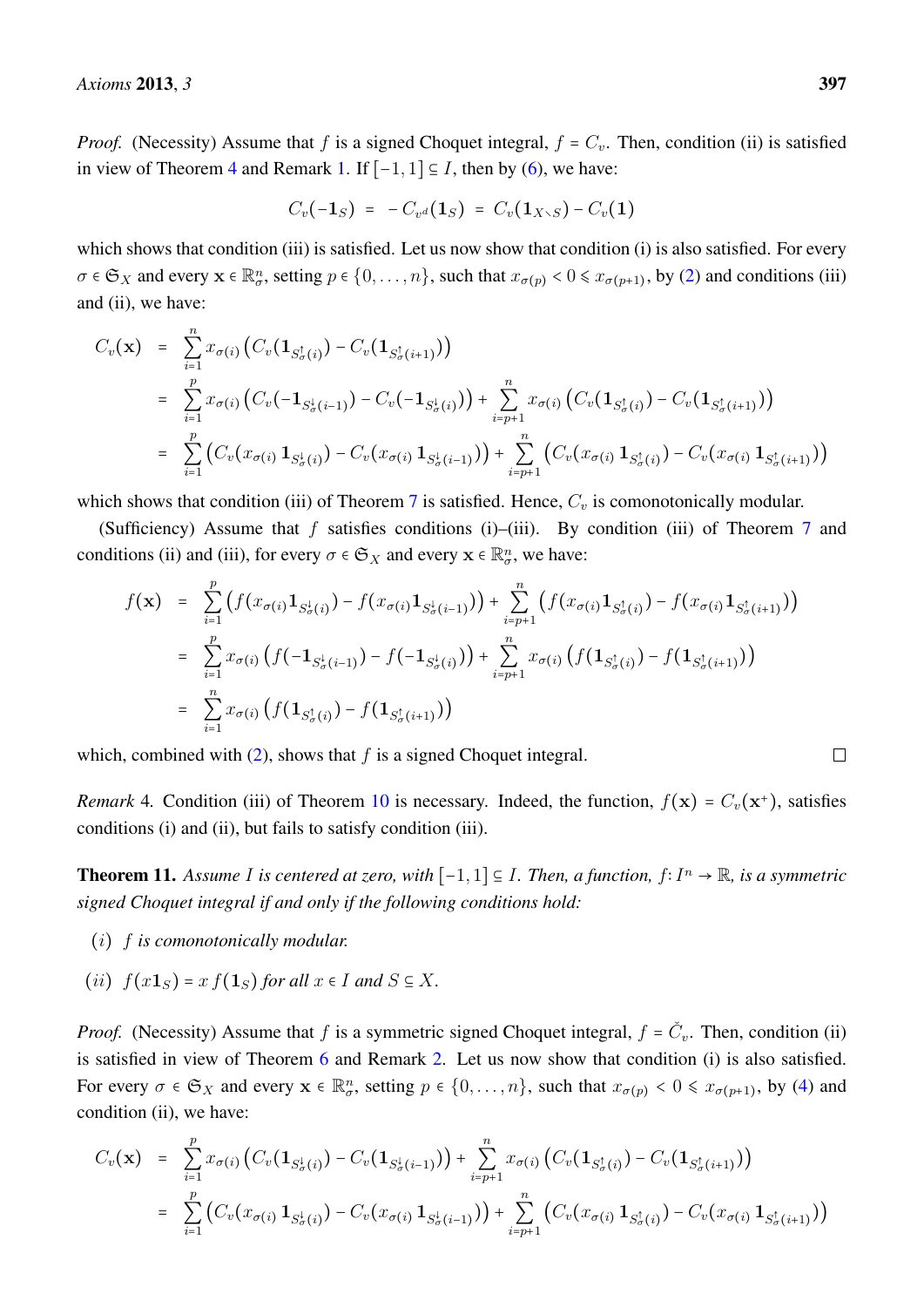which shows that condition (iii) of Theorem [7](#page-4-2) is satisfied. Hence,  $C_v$  is comonotonically modular.

(Sufficiency) Assume that f satisfies conditions (i) and (ii). By condition (iii) of Theorem [7](#page-4-2) and condition (ii), for every  $\sigma \in \mathfrak{S}_X$  and every  $\mathbf{x} \in \mathbb{R}^n_{\sigma}$ , we have:

$$
f(\mathbf{x}) = \sum_{i=1}^{p} \left( f(x_{\sigma(i)} \mathbf{1}_{S_{\sigma(i)}^{\downarrow}}) - f(x_{\sigma(i)} \mathbf{1}_{S_{\sigma(i-1)}^{\downarrow}}) \right) + \sum_{i=p+1}^{n} \left( f(x_{\sigma(i)} \mathbf{1}_{S_{\sigma(i)}^{\uparrow}}) - f(x_{\sigma(i)} \mathbf{1}_{S_{\sigma(i+1)}^{\uparrow}}) \right)
$$
  
= 
$$
\sum_{i=1}^{p} x_{\sigma(i)} \left( f(\mathbf{1}_{S_{\sigma(i)}^{\downarrow}}) - f(\mathbf{1}_{S_{\sigma(i-1)}^{\downarrow}}) \right) + \sum_{i=p+1}^{n} x_{\sigma(i)} \left( f(\mathbf{1}_{S_{\sigma(i)}^{\uparrow}}) - f(\mathbf{1}_{S_{\sigma(i+1)}^{\uparrow}}) \right)
$$

which, combined with  $(4)$ , shows that f is a symmetric signed Choquet integral.

The authors [\[8\]](#page-12-7) showed that comonotonically modular functions also include the class of signed quasi-Choquet integrals on intervals of the forms  $I_+$  and  $I_-$  and the class of symmetric signed quasi-Choquet integrals on intervals, I, centered at the origin.

**Definition 12.** Assume  $I \ni 0$  and let v be a signed capacity on X. A signed quasi-Choquet integral with respect to v is a function,  $f: I^n \to \mathbb{R}$ , defined as  $f(\mathbf{x}) = C_v(\varphi(x_1), \dots, \varphi(x_n))$ , where  $\varphi: I \to \mathbb{R}$  is a nondecreasing function satisfying  $\varphi(0) = 0$ .

We now recall axiomatizations of the class of *n*-variable signed quasi-Choquet integrals on  $I_+$  and  $I_$ by means of comonotonic modularity and variants of homogeneity.

<span id="page-8-0"></span>**Theorem 13** ([\[8\]](#page-12-7)). *Assume*  $[0,1] \subseteq I \subseteq \mathbb{R}_+$  *(resp.*  $[-1,0] \subseteq I \subseteq \mathbb{R}_-$ *), and let*  $f: I^n \to \mathbb{R}$  *be a nonconstant function, such that* <sup>f</sup>(0) <sup>=</sup> <sup>0</sup>*. Then, the following assertions are equivalent:*

- (i) f is a signed quasi-Choquet integral, and there exists  $S \subseteq X$ , such that  $f(1_S) \neq 0$  $(resp. f(-1<sub>S</sub>) \neq 0).$
- (*ii*)  $f|_{I^n_+}$  is comonotonically modular (or invariant under horizontal min-differences);  $f|_{I^n_-}$  is *comonotonically modular (or invariant under horizontal max-differences); and there exists a nondecreasing function,*  $\varphi: I \to \mathbb{R}$  *satisfying*  $\varphi(0) = 0$ *, such that*  $f(x\mathbf{1}_S) =$  $\operatorname{sign}(x)\varphi(x) f(\operatorname{sign}(x) 1_S)$  *for every*  $x \in I$  *and every*  $S \subseteq X$ *.*

*Remark* 5. If  $I = [0, 1]$  (resp.  $I = [-1, 0]$ ), then the "nonconstant" assumption and the second condition in assertion  $(i)$  of Theorem [13](#page-8-0) can be dropped off.

The extension of Theorem [13](#page-8-0) to functions on intervals, I, centered at zero and containing  $[-1, 1]$ remains an interesting open problem.

We now recall the axiomatization obtained by the authors of the class of  $n$ -variable symmetric signed quasi-Choquet integrals.

<span id="page-8-1"></span>**Definition 14.** Assume I is centered at zero and let v be a signed capacity on X. A symmetric signed quasi-Choquet integral with respect to v is a function,  $f: I^n \to \mathbb{R}$ , defined as  $f(\mathbf{x}) = \tilde{f}(f(\mathbf{x}))$  $\check{C}_v(\varphi(x_1),\ldots,\varphi(x_n))$ , where  $\varphi: I \to \mathbb{R}$  is a nondecreasing odd function.

 $\Box$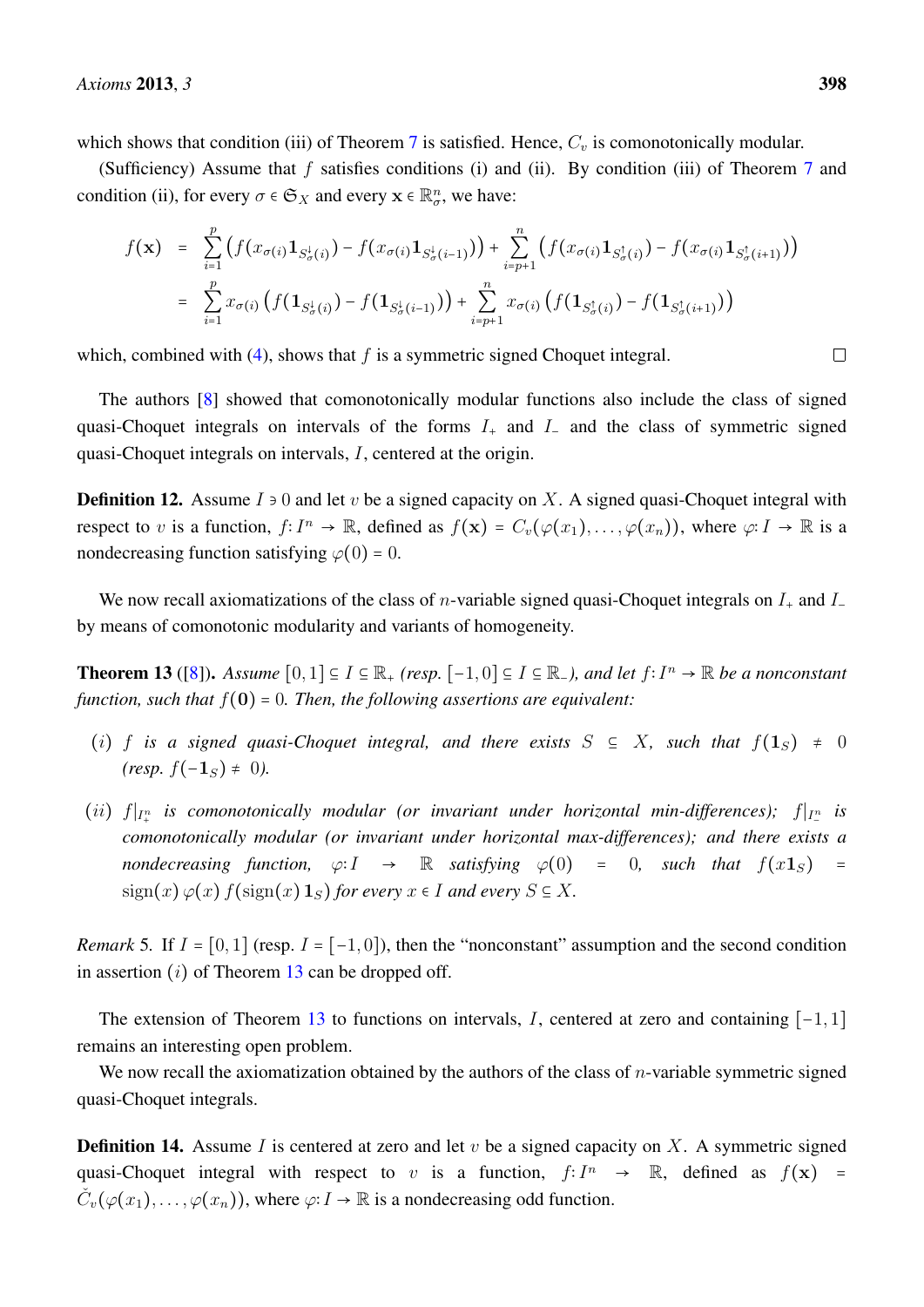**Theorem 15** ([\[8\]](#page-12-7)). Assume that *I* is centered at zero, with  $[-1, 1] \subseteq I$ , and let  $f: I<sup>n</sup> \to \mathbb{R}$  be a function, *such that*  $f|_{I_+^n}$  *or*  $f|_{I_-^n}$  *is nonconstant and*  $f(\mathbf{0}) = 0$ . Then, the following assertions are equivalent:

- (i) f is a symmetric signed quasi-Choquet integral, and there exists  $S \subseteq X$ , such that  $f(1_S) \neq 0$ .
- (ii) <sup>f</sup> *is comonotonically modular, and there exists a nondecreasing odd function,* <sup>ϕ</sup><sup>∶</sup> <sup>I</sup> <sup>→</sup> <sup>R</sup>*, such that*  $f(x\mathbf{1}_S) = \varphi(x) f(\mathbf{1}_S)$  *for every*  $x \in I$  *and every*  $S \subseteq X$ *.*

*Remark* 6. If  $I = [-1, 1]$ , then the "nonconstant" assumption and the second condition in assertion (i) of Theorem [15](#page-8-1) can be dropped off.

#### *4.2. Comonotonically Modular Integrals Generalizing Sugeno Integrals*

In this subsection, we consider natural extensions of the *n*-variable Sugeno integrals on a bounded real interval,  $I = [a, b]$ . By an I-valued capacity on X, we mean an order preserving mapping,  $\mu: 2^X \to I$ , such that  $\mu(\emptyset) = a$  and  $\mu(X) = b$ .

**Definition 16.** Assume that  $I = [a, b]$ . The Sugeno integral with respect to an I-valued capacity,  $\mu$ , on X is the function,  $S_{\mu}: I^{n} \to I$ , defined as:

$$
\mathcal{S}_{\mu}(\mathbf{x}) = \bigvee_{i \in X} x_{\sigma(i)} \wedge \mu(S_{\sigma}^{\dagger}(i)) \qquad \mathbf{x} \in I_{\sigma}^n, \ \sigma \in \mathfrak{S}_X
$$

As the following proposition suggests, Sugeno integrals can be viewed as idempotent "lattice polynomial functions" (see  $[16]$ ).

**Proposition 17.** Assume that  $I = [a, b]$ . A function,  $f: I^n \to I$ , is a Sugeno integral if and only if  $f(\mathbf{e}_{\emptyset}) = a, f(\mathbf{e}_X) = b$  *and for every*  $\mathbf{x} \in I^n$ 

$$
f(\mathbf{x}) = \bigvee_{S \subseteq X} f(\mathbf{e}_S) \wedge \bigwedge_{i \in S} x_i
$$

As mentioned, the properties of comonotonic maxitivity and comonotonic minitivity were introduced by de Campos *et al*. in [\[6\]](#page-12-5) to axiomatize the class of Sugeno integrals. However, without further assumptions, they define a wider class of functions that we now define.

**Definition 18.** Assume that  $I = [a, b]$  and  $J = [c, d]$  are real intervals, and let  $\mu$  be an I-valued capacity on X. A quasi-Sugeno integral with respect to  $\mu$  is a function,  $f: J^n \to I$ , defined by  $f(\mathbf{x}) = \mathcal{S}_u(\varphi(x_1), \dots, \varphi(x_n))$ , where  $\varphi: J \to I$  is a nondecreasing function.

Using Proposition 11 and Corollary 17 in [\[10\]](#page-12-9), we obtain the following axiomatization of the class of quasi-Sugeno integrals.

<span id="page-9-0"></span>**Theorem 19.** Let  $I = [a, b]$  and  $J = [c, d]$  be real intervals and consider a function,  $f: J^n \to I$ . The *following assertions are equivalent:*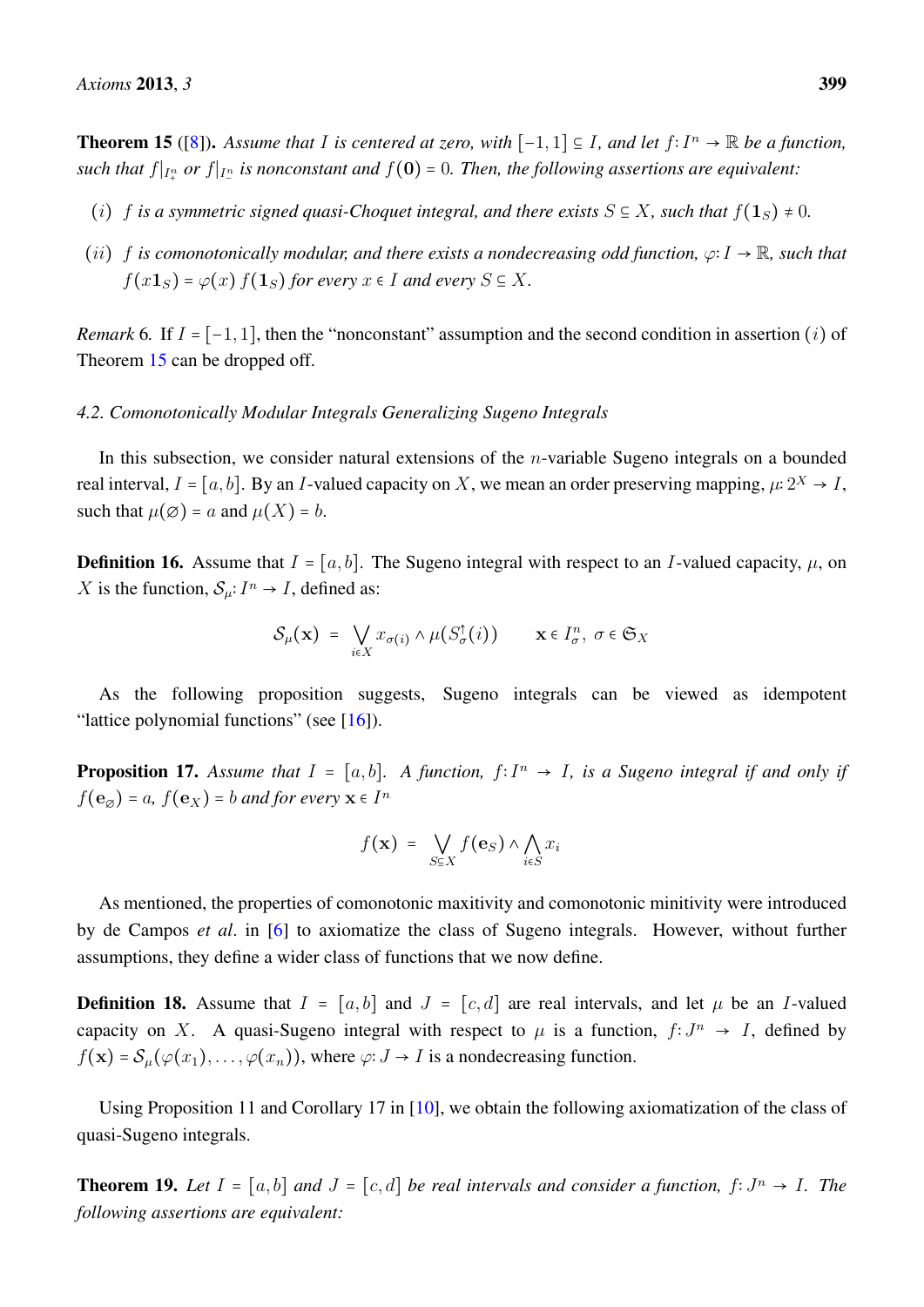- (i) f *is a quasi-Sugeno integral.*
- (ii) f *is comonotonically maxitive and comonotonically minitive.*
- (*iii*) f *is nondecreasing, and there exists a nondecreasing function,*  $\varphi: J \to I$ *, such that for every*  $\mathbf{x} \in J^n$ *and*  $r \in J$ *, we have:*

<span id="page-10-0"></span>
$$
f(r \vee x) = \varphi(r) \vee f(x) \qquad \text{and} \qquad f(r \wedge x) = \varphi(r) \wedge f(x) \tag{12}
$$

*where*  $r \vee x$  *(resp.*  $r \wedge x$ *) is the n-tuple, whose ith component is*  $r \vee x_i$  *(resp.*  $r \wedge x_i$ *). In this case,*  $\varphi$ *can be chosen as*  $\varphi(x) = f(x, \ldots, x)$ *.* 

*Remark* 7. The two conditions given in [\(12\)](#page-10-0) are referred to in [\[10\]](#page-12-9) as quasi-max homogeneity and quasi-min homogeneity, respectively.

As observed at the end of the previous section, condition (ii) (and, hence, (i) or (iii)) of Theorem [19](#page-9-0) implies comonotonic modularity. As the following result shows, the converse is true whenever  $f$  is nondecreasing and verifies any of the following weaker variants of quasi-max homogeneity and quasi-min homogeneity:

$$
f(x \vee e_S) = f(x, \dots, x) \vee f(e_S) \qquad x \in J, S \subseteq X \tag{13}
$$

<span id="page-10-1"></span>
$$
f(x \wedge \mathbf{e}_S) = f(x, \dots, x) \wedge f(\mathbf{e}_S) \qquad x \in J, S \subseteq X \tag{14}
$$

<span id="page-10-2"></span>**Theorem 20.** *Let*  $I = [a, b]$  *and*  $J = [c, d]$  *be real intervals and consider a function,*  $f: J^n \to I$ *. The following conditions are equivalent:*

- (i) f is a quasi-Sugeno integral,  $f(\mathbf{x}) = \mathcal{S}_{\mu}(\varphi(x_1), \dots, \varphi(x_n))$ , where  $\varphi(x) = f(x, \dots, x)$ .
- (ii) f *is a quasi-Sugeno integral.*
- (iii) f *is comonotonically modular, nondecreasing and satisfies [\(13\)](#page-10-1) or [\(14\)](#page-10-1).*
- (iv) f *is nondecreasing and satisfies [\(13\)](#page-10-1) and [\(14\)](#page-10-1).*

*Proof.*  $(i) \Rightarrow (ii)$  Trivial.

- $(ii) \Rightarrow (iii)$  Follows from Theorem [19.](#page-9-0)
- $(iii) \Rightarrow (iv)$  Suppose that f is comonotonically modular and satisfies [\(13\)](#page-10-1). Then:

$$
f(x \wedge \mathbf{e}_S) = f(x, \dots, x) + f(\mathbf{e}_S) - f(x \vee \mathbf{e}_S)
$$
  
=  $f(x, \dots, x) + f(\mathbf{e}_S) - f(x, \dots, x) \vee f(\mathbf{e}_S) = f(x, \dots, x) \wedge f(\mathbf{e}_S)$ 

Hence,  $f$  satisfies [\(14\)](#page-10-1). The other case can be dealt with dually.

 $(iv) \Rightarrow (i)$  Define  $\varphi(x) = f(x, \ldots, x)$ . By nondecreasing monotonicity and [\(14\)](#page-10-1), for every  $S \subseteq X$ , we have:

$$
f(\mathbf{x}) \geq f\Big(\mathbf{e}_S \wedge \bigwedge_{i \in S} x_i\Big) = f(\mathbf{e}_S) \wedge \varphi\Big(\bigwedge_{i \in S} x_i\Big) = f(\mathbf{e}_S) \wedge \bigwedge_{i \in S} \varphi(x_i)
$$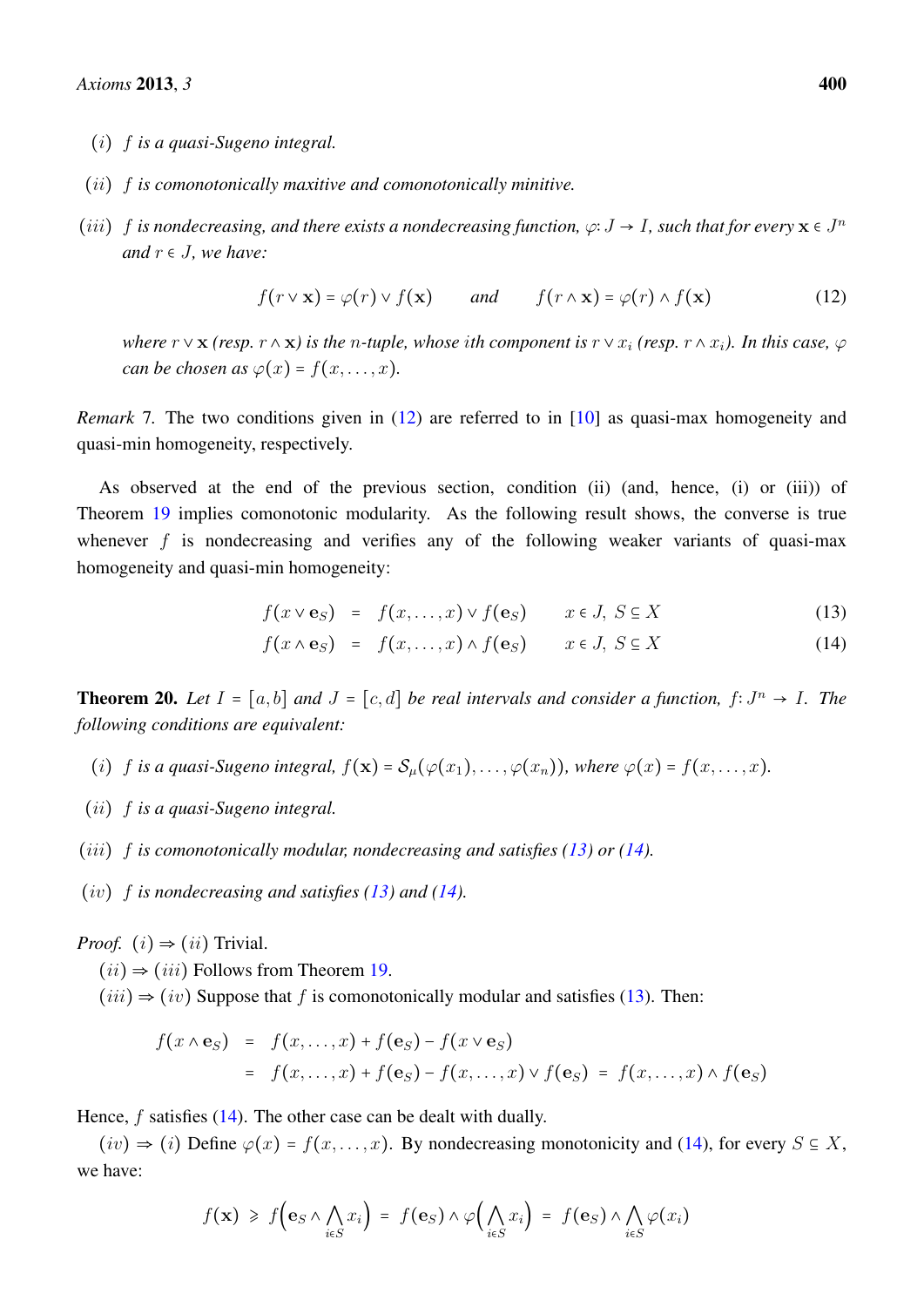and thus,  $f(\mathbf{x}) \geq \bigvee_{S \subseteq X} f(\mathbf{e}_S) \wedge \bigwedge_{i \in S} \varphi(x_i)$ . To complete the proof, it is enough to establish the converse inequality. Let  $S^* \subseteq X$  be such that  $f(\mathbf{e}_{S^*}) \wedge \bigwedge_{i \in S^*} \varphi(x_i)$  is maximum. Define

$$
T = \left\{ j \in X : \varphi(x_j) \leq f(\mathbf{e}_{S^*}) \wedge \bigwedge_{i \in S^*} \varphi(x_i) \right\}
$$

We claim that  $T \neq \emptyset$ . Suppose this is not true, that is,  $\varphi(x_i) > f(\mathbf{e}_{S^*}) \wedge \bigwedge_{i \in S^*} \varphi(x_i)$  for every  $j \in X$ . Then, by nondecreasing monotonicity, we have,  $f(\mathbf{e}_X) \geq f(\mathbf{e}_{S^*})$ , and since  $f(\mathbf{e}_X) \geq \bigwedge_{i \in X} \varphi(x_i)$ ,

$$
f(\mathbf{e}_X) \wedge \bigwedge_{i \in X} \varphi(x_i) > f(\mathbf{e}_{S^*}) \wedge \bigwedge_{i \in S^*} \varphi(x_i)
$$

which contradicts the definition of  $S^*$ . Thus  $T \neq \emptyset$ .

Now, by nondecreasing monotonicity and [\(13\)](#page-10-1), we have:

$$
f(\mathbf{x}) \leq f\Big(\mathbf{e}_{X\setminus T} \vee \bigvee_{j\in T} x_j\Big) = f(\mathbf{e}_{X\setminus T}) \vee \varphi\Big(\bigvee_{j\in T} x_j\Big) = f(\mathbf{e}_{X\setminus T}) \vee \bigvee_{j\in T} \varphi(x_j) = f(\mathbf{e}_{X\setminus T})
$$

Indeed, we have  $\varphi(x_j) \leq f(x)$  for every  $j \in T$  and  $x \leq e_{X \setminus T} \vee \bigvee_{j \in T} x_j$ .

Note that  $f(\mathbf{e}_{X\setminus T}) \leq f(\mathbf{e}_{S^*}) \wedge \bigwedge_{i \in S^*} \varphi(x_i)$ , since, otherwise, by definition of T, we would have:

$$
f(\mathbf{e}_{X\setminus T}) \wedge \bigwedge_{i\in X\setminus T} \varphi(x_i) > f(\mathbf{e}_{S^*}) \wedge \bigwedge_{i\in S^*} \varphi(x_i)
$$

again, contradicting the definition of  $S^*$ . Finally:

$$
f(\mathbf{x}) \leq f(\mathbf{e}_{S^*}) \wedge \bigwedge_{i \in S^*} \varphi(x_i) = \bigvee_{S \subseteq X} f(\mathbf{e}_S) \wedge \bigwedge_{i \in S} \varphi(x_i)
$$

and the proof is thus complete.

*Remark* 8*.* An axiomatization of the class of Sugeno integrals based on comonotonic modularity can be obtained from Theorems [19](#page-9-0) and [20](#page-10-2) by adding the idempotency property.

#### 5. Conclusions

In this paper, we analyzed comonotonic modularity as a feature common to many well-known discrete integrals. In doing so, we established its relation to many other noteworthy aggregation properties, such as comonotonic relaxations of additivity, maxitivity and minitivity. In fact, the latter become equivalent in the presence of comonotonic modularity. As a by-product, we immediately see that, e.g., the so-called discrete Shilkret integral lies outside the class of comonotonic modular functions, since this integral is comonotonically maxitive, but not comonotonically minitive.

Albeit, such an example, the class of comonotonically modular functions, is rather vast and includes several important extensions of the Choquet and Sugeno integrals. The results presented in Section [4](#page-6-0) seem to indicate that suitable variants of homogeneity suffice to distinguish and fully describe these extensions. This naturally asks for an exhaustive study of homogeneity-like properties, which may lead to a complete classification of all subclasses of comonotonically modular functions.

Another question that still eludes us is the relation between the additive forms given by comonotonic modularity and the max-min forms. As shown in Theorem [20,](#page-10-2) the latter are particular instances of

 $\Box$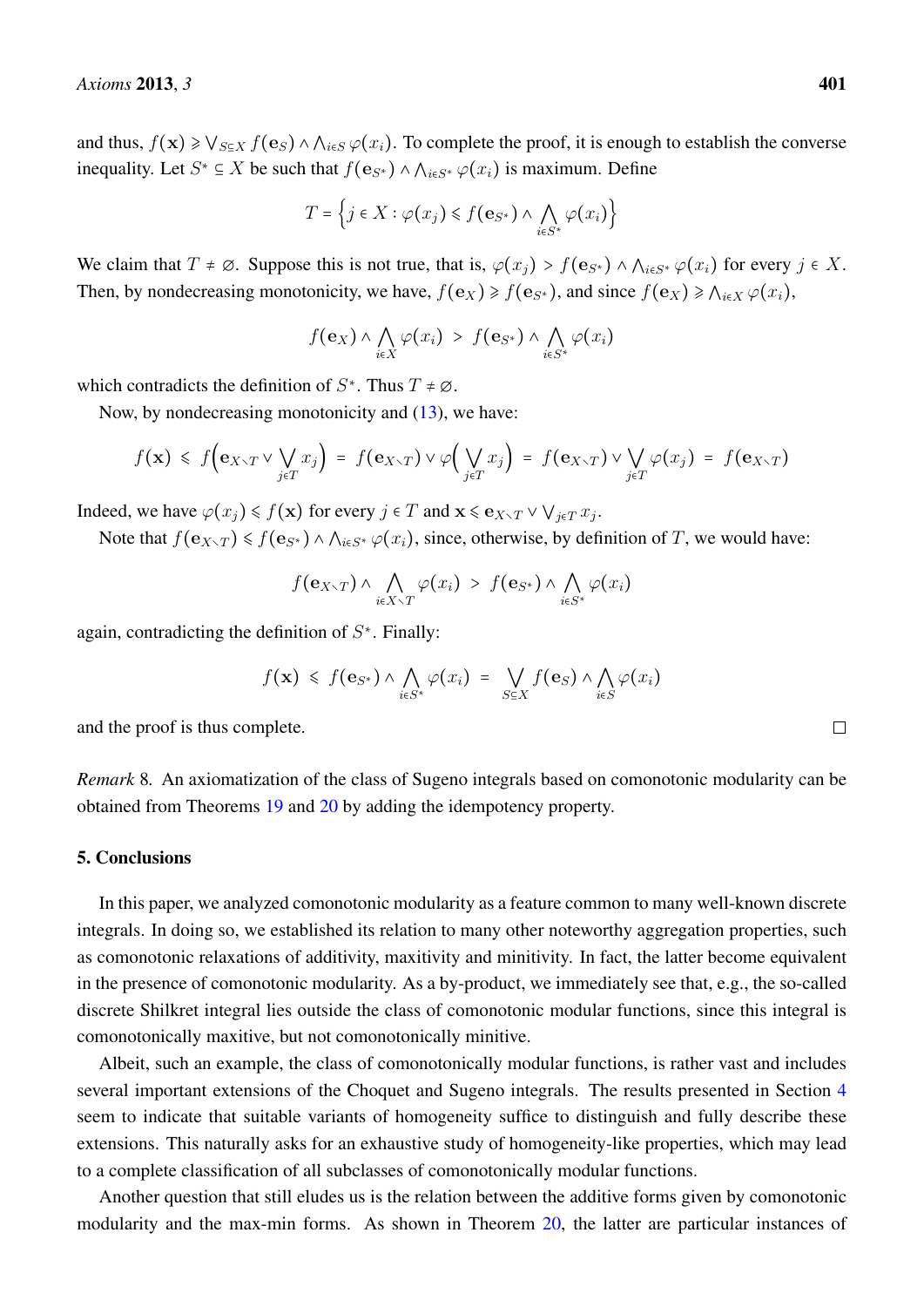the former; in fact, proof of Theorem [20](#page-10-2) provides a procedure to construct max-min representations of comonotonically modular functions, whenever they exist. However, we were not able to present a direct translation between the two. This remains as a relevant open question, since its answer will inevitably provide a better understanding of the synergy between these intrinsically different normal forms.

## Acknowledgments

This research is partly supported by the internal research project, F1R-MTH-PUL-12RDO2, of the University of Luxembourg.

## Conflict of Interest

The authors declare no conflict of interest.

# References

- <span id="page-12-0"></span>1. Beliakov, G.; Pradera, A.; Calvo, T. Studies in Fuziness and Soft Computing. In *Aggregation Functions: A Guide for Practitioners*; Springer: Berlin, Germany, 2007; pp. 361.
- <span id="page-12-1"></span>2. Grabisch, M.; Marichal, J.-L.; Mesiar, R.; Pap, E. Encyclopedia of Mathematics and Its Applications 127. In *Aggregation Functions*; Cambridge University Press: Cambridge, UK, 2009; pp. 460.
- <span id="page-12-2"></span>3. Grabisch, M. Fuzzy Measures and Integrals—Theory and Applications. In *Studies in Fuzziness and Soft Computing*; Murofushi, T., Sugeno, M., Eds.; Physica-Verlag: Heidelberg, Germany, 2000; pp. 476.
- <span id="page-12-3"></span>4. Cardin, M.; Couceiro, M.; Giove, S.; Marichal, J.-L. Axiomatizations of signed discrete Choquet integrals. *Int. J. Uncertain. Fuzziness Knowl.-Based Syst.* 2011, *19*, 193–199.
- <span id="page-12-4"></span>5. Couceiro, M.; Marichal, J.-L. Axiomatizations of Lovász extensions of pseudo-Boolean functions. *Fuzzy Sets Syst.* 2011, *181*, 28–38.
- <span id="page-12-5"></span>6. De Campos, L.M.; Bolaños, M.J. Characterization and comparison of Sugeno and Choquet integrals. *Fuzzy Sets Syst.* 1992, *52*, 61–67.
- <span id="page-12-6"></span>7. Benvenuti, P.; Mesiar, R.; Vivona, D. Monotone Set Functions-Based Integrals. In *Handbook of Measure Theory*; Pap, E., Ed.; North-Holland: Amsterdam, The Netherlands, 2002; Volume II, pp. 1329–1379.
- <span id="page-12-7"></span>8. Couceiro, M.; Marichal, J.-L. Axiomatizations of quasi-Lovász extensions of pseudo-Boolean functions. *Aequ. Math.* 2011, *82*, 213–231.
- <span id="page-12-8"></span>9. Couceiro, M.; Marichal, J.-L. Axiomatizations of quasi-polynomial functions on bounded chains. *Aequ. Math.* 2009, *78*, 195–213.
- <span id="page-12-9"></span>10. Couceiro, M.; Marichal, J.-L. Quasi-polynomial functions over bounded distributive lattices. *Aequ. Math.* 2010, *80*, 319–334.
- 11. Couceiro, M.; Marichal, J.-L. Characterizations of discrete Sugeno integrals as polynomial functions over distributive lattices. *Fuzzy Sets Syst.* 2010, *161*, 694–707.